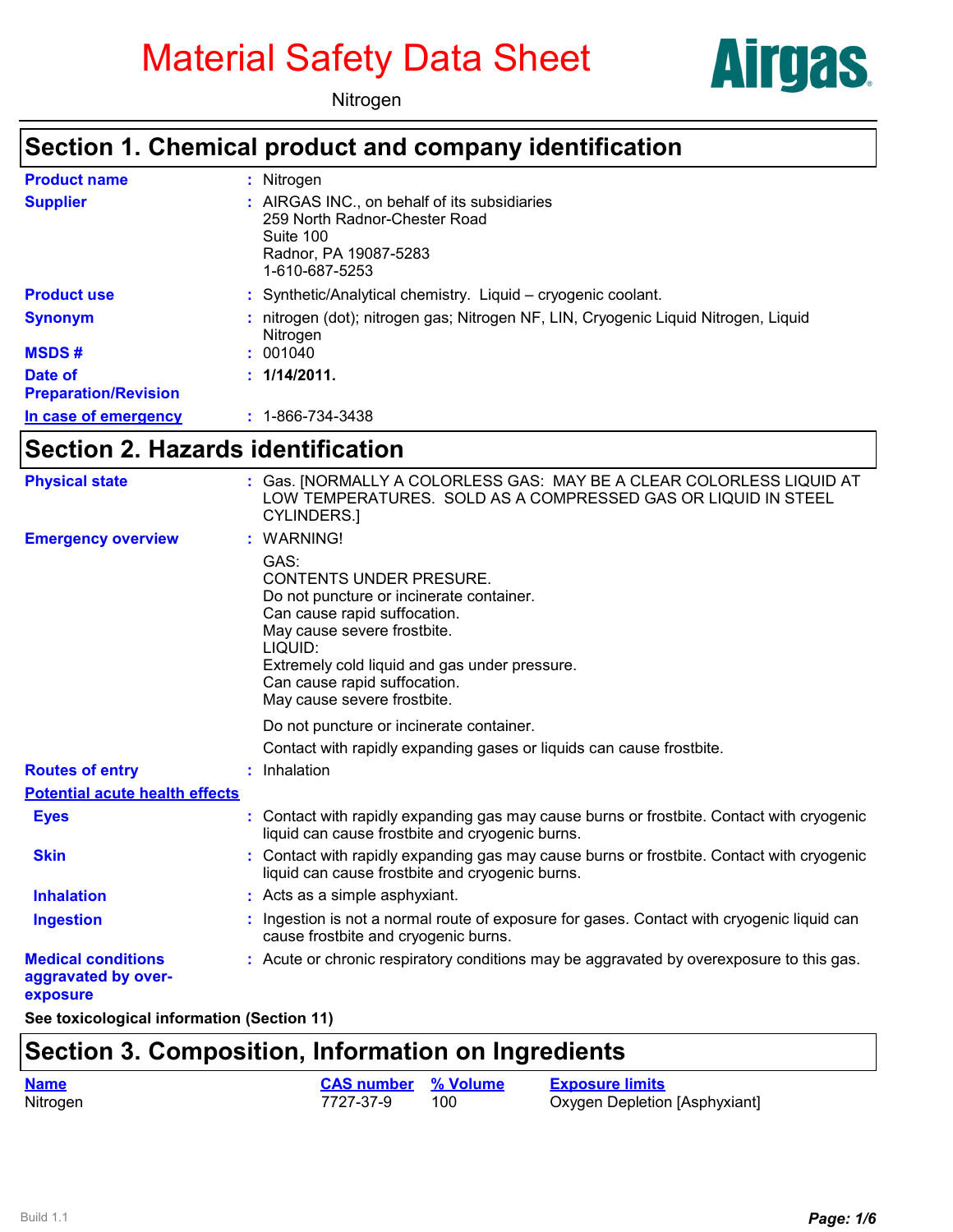## **Section 4. First aid measures**

No action shall be taken involving any personal risk or without suitable training.If it is suspected that fumes are still present, the rescuer should wear an appropriate mask or self-contained breathing apparatus.It may be dangerous to the person providing aid to give mouth-to-mouth resuscitation.

| Eye contact         | : Check for and remove any contact lenses. Immediately flush eyes with plenty of water<br>for at least 15 minutes, occasionally lifting the upper and lower eyelids. Get medical<br>attention immediately.                                                                                  |
|---------------------|---------------------------------------------------------------------------------------------------------------------------------------------------------------------------------------------------------------------------------------------------------------------------------------------|
| <b>Skin contact</b> | : None expected.                                                                                                                                                                                                                                                                            |
| <b>Frostbite</b>    | : Try to warm up the frozen tissues and seek medical attention.                                                                                                                                                                                                                             |
| <b>Inhalation</b>   | : Move exposed person to fresh air. If not breathing, if breathing is irregular or if<br>respiratory arrest occurs, provide artificial respiration or oxygen by trained personnel.<br>Loosen tight clothing such as a collar, tie, belt or waistband. Get medical attention<br>immediately. |
| <b>Ingestion</b>    | : As this product is a gas, refer to the inhalation section.                                                                                                                                                                                                                                |

## **Section 5. Fire-fighting measures**

| <b>Flammability of the product</b>                       | : Non-flammable.                                                                                                                                                         |
|----------------------------------------------------------|--------------------------------------------------------------------------------------------------------------------------------------------------------------------------|
| <b>Products of combustion</b>                            | : Decomposition products may include the following materials:<br>nitrogen oxides                                                                                         |
| <b>Fire-fighting media and</b><br><b>instructions</b>    | : Use an extinguishing agent suitable for the surrounding fire.                                                                                                          |
|                                                          | Apply water from a safe distance to cool container and protect surrounding area. If<br>involved in fire, shut off flow immediately if it can be done without risk.       |
|                                                          | Contains gas under pressure. In a fire or if heated, a pressure increase will occur and<br>the container may burst or explode.                                           |
| <b>Special protective</b><br>equipment for fire-fighters | : Fire-fighters should wear appropriate protective equipment and self-contained breathing<br>apparatus (SCBA) with a full face-piece operated in positive pressure mode. |

## **Section 6. Accidental release measures**

| <b>Personal precautions</b>      | Immediately contact emergency personnel. Keep unnecessary personnel away. Use<br>suitable protective equipment (section 8). Shut off gas supply if this can be done safely.<br>Isolate area until gas has dispersed. |
|----------------------------------|----------------------------------------------------------------------------------------------------------------------------------------------------------------------------------------------------------------------|
| <b>Environmental precautions</b> | : Avoid dispersal of spilled material and runoff and contact with soil, waterways, drains<br>and sewers.                                                                                                             |
| <b>Methods for cleaning up</b>   | Immediately contact emergency personnel. Stop leak if without risk. Note: see section 1<br>for emergency contact information and section 13 for waste disposal.                                                      |

## **Section 7. Handling and storage**

| <b>Handling</b> | : High pressure gas. Do not puncture or incinerate container. Use equipment rated for<br>cylinder pressure. Close valve after each use and when empty. Protect cylinders from<br>physical damage; do not drag, roll, slide, or drop. Use a suitable hand truck for cylinder<br>movement.<br>Never allow any unprotected part of the body to touch uninsulated pipes or vessels that<br>contain cryogenic liquids. Prevent entrapment of liquid in closed systems or piping<br>without pressure relief devices. Some materials may become brittle at low temperatures<br>and will easily fracture. |
|-----------------|---------------------------------------------------------------------------------------------------------------------------------------------------------------------------------------------------------------------------------------------------------------------------------------------------------------------------------------------------------------------------------------------------------------------------------------------------------------------------------------------------------------------------------------------------------------------------------------------------|
| <b>Storage</b>  | : Cylinders should be stored upright, with valve protection cap in place, and firmly secured<br>to prevent falling or being knocked over. Cylinder temperatures should not exceed 52 °C<br>(125 °F).<br>For additional information concerning storage and handling refer to Compressed Gas<br>Association pamphlets P-1 Safe Handling of Compressed Gases in Containers and P-<br>12 Safe Handling of Cryogenic Liquids available from the Compressed Gas Association,<br>Inc.                                                                                                                    |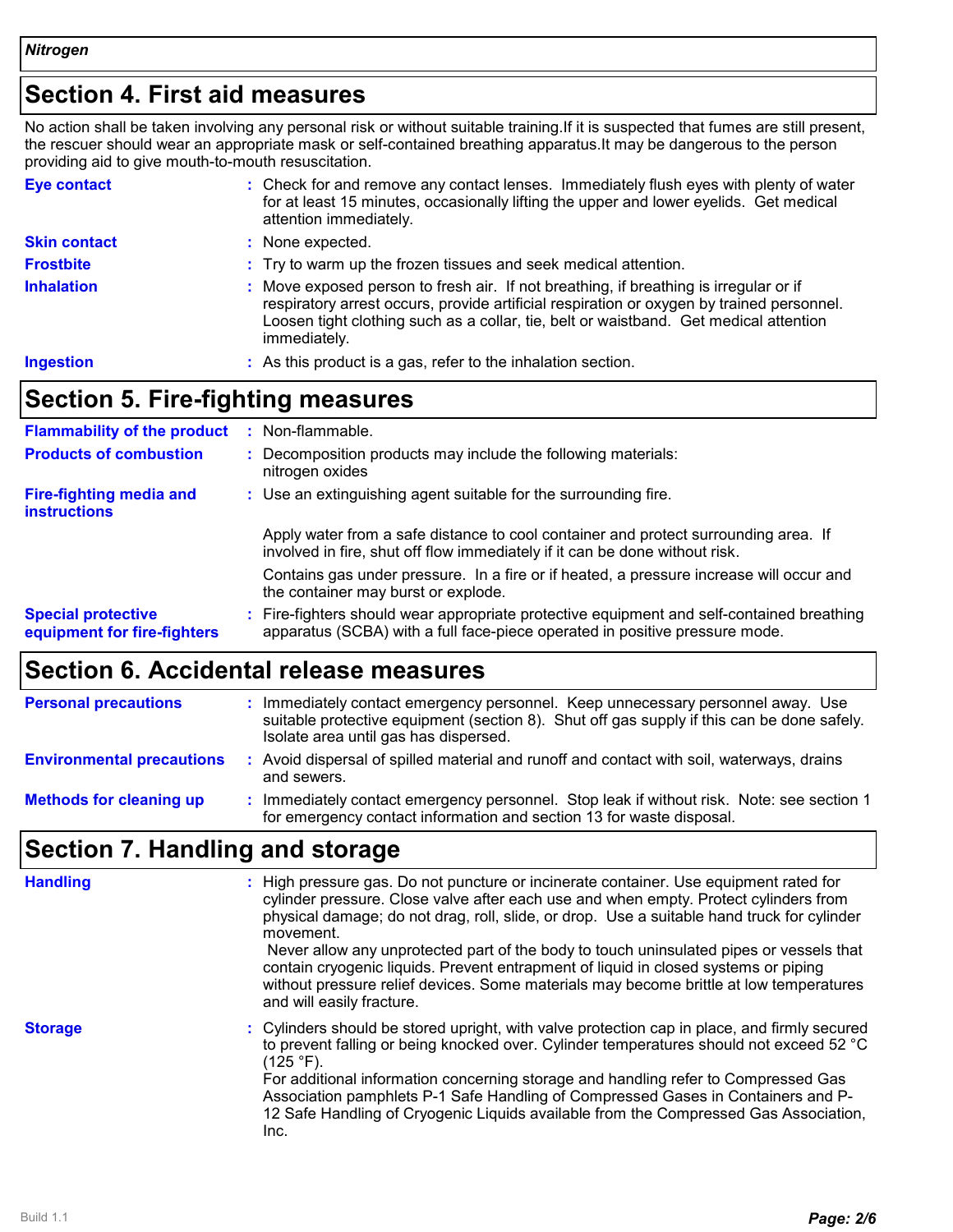## **Section 8. Exposure controls/personal protection**

| <b>Engineering controls</b>                            | : Use only with adequate ventilation. Use process enclosures, local exhaust ventilation or<br>other engineering controls to keep worker exposure to airborne contaminants below any<br>recommended or statutory limits.                                                                                                    |
|--------------------------------------------------------|----------------------------------------------------------------------------------------------------------------------------------------------------------------------------------------------------------------------------------------------------------------------------------------------------------------------------|
| <b>Personal protection</b>                             |                                                                                                                                                                                                                                                                                                                            |
| <b>Eyes</b>                                            | Safety eyewear complying with an approved standard should be used when a risk<br>assessment indicates this is necessary to avoid exposure to liquid splashes, mists or<br>dusts.                                                                                                                                           |
|                                                        | When working with cryogenic liquids, wear a full face shield.                                                                                                                                                                                                                                                              |
| <b>Skin</b>                                            | Personal protective equipment for the body should be selected based on the task being<br>performed and the risks involved and should be approved by a specialist before handling<br>this product.                                                                                                                          |
| <b>Respiratory</b>                                     | : Use a properly fitted, air-purifying or air-fed respirator complying with an approved<br>standard if a risk assessment indicates this is necessary. Respirator selection must be<br>based on known or anticipated exposure levels, the hazards of the product and the safe<br>working limits of the selected respirator. |
|                                                        | The applicable standards are (US) 29 CFR 1910.134 and (Canada) Z94.4-93                                                                                                                                                                                                                                                    |
| <b>Hands</b>                                           | Chemical-resistant, impervious gloves complying with an approved standard should be<br>worn at all times when handling chemical products if a risk assessment indicates this is<br>necessary.                                                                                                                              |
|                                                        | Insulated gloves suitable for low temperatures                                                                                                                                                                                                                                                                             |
| <b>Personal protection in case</b><br>of a large spill | Self-contained breathing apparatus (SCBA) should be used to avoid inhalation of the<br>product.                                                                                                                                                                                                                            |
| <b>Product name</b>                                    |                                                                                                                                                                                                                                                                                                                            |
| Nitrogen                                               | Oxygen Depletion [Asphyxiant]                                                                                                                                                                                                                                                                                              |
|                                                        |                                                                                                                                                                                                                                                                                                                            |

**Consult local authorities for acceptable exposure limits.**

### **Section 9. Physical and chemical properties**

| <b>Molecular weight</b>           | $: 28.02$ g/mole                                                  |
|-----------------------------------|-------------------------------------------------------------------|
| <b>Molecular formula</b>          | $\therefore$ N2                                                   |
| <b>Boiling/condensation point</b> | : $-195.8^{\circ}$ C ( $-320.4^{\circ}$ F)                        |
| <b>Melting/freezing point</b>     | : $-210^{\circ}$ C ( $-346^{\circ}$ F)                            |
| <b>Critical temperature</b>       | : $-146.9^{\circ}C$ ( $-232.4^{\circ}F$ )                         |
| <b>Vapor density</b>              | : $0.967$ (Air = 1) Liquid Density@BP: 50.46 lb/ft3 (808.3 kg/m3) |
| <b>Specific Volume (ft 3/lb)</b>  | : 13.8889                                                         |
| <b>Gas Density (Ib/ft 3)</b>      | : 0.072                                                           |

## **Section 10. Stability and reactivity**

| <b>Stability and reactivity</b>            | : The product is stable.                                                                                  |
|--------------------------------------------|-----------------------------------------------------------------------------------------------------------|
| <b>Hazardous decomposition</b><br>products | : Under normal conditions of storage and use, hazardous decomposition products should<br>not be produced. |
| <b>Hazardous polymerization</b>            | : Under normal conditions of storage and use, hazardous polymerization will not occur.                    |

## **Section 11. Toxicological information**

#### **Toxicity data**

| <b>TUAIGILY UGLA</b>                           |                                                                                                                         |
|------------------------------------------------|-------------------------------------------------------------------------------------------------------------------------|
| <b>Other toxic effects on</b><br><b>humans</b> | : No specific information is available in our database regarding the other toxic effects of<br>this material to humans. |
| <b>Specific effects</b>                        |                                                                                                                         |
| <b>Carcinogenic effects</b>                    | : No known significant effects or critical hazards.                                                                     |
| <b>Mutagenic effects</b>                       | : No known significant effects or critical hazards.                                                                     |
| <b>Reproduction toxicity</b>                   | : No known significant effects or critical hazards.                                                                     |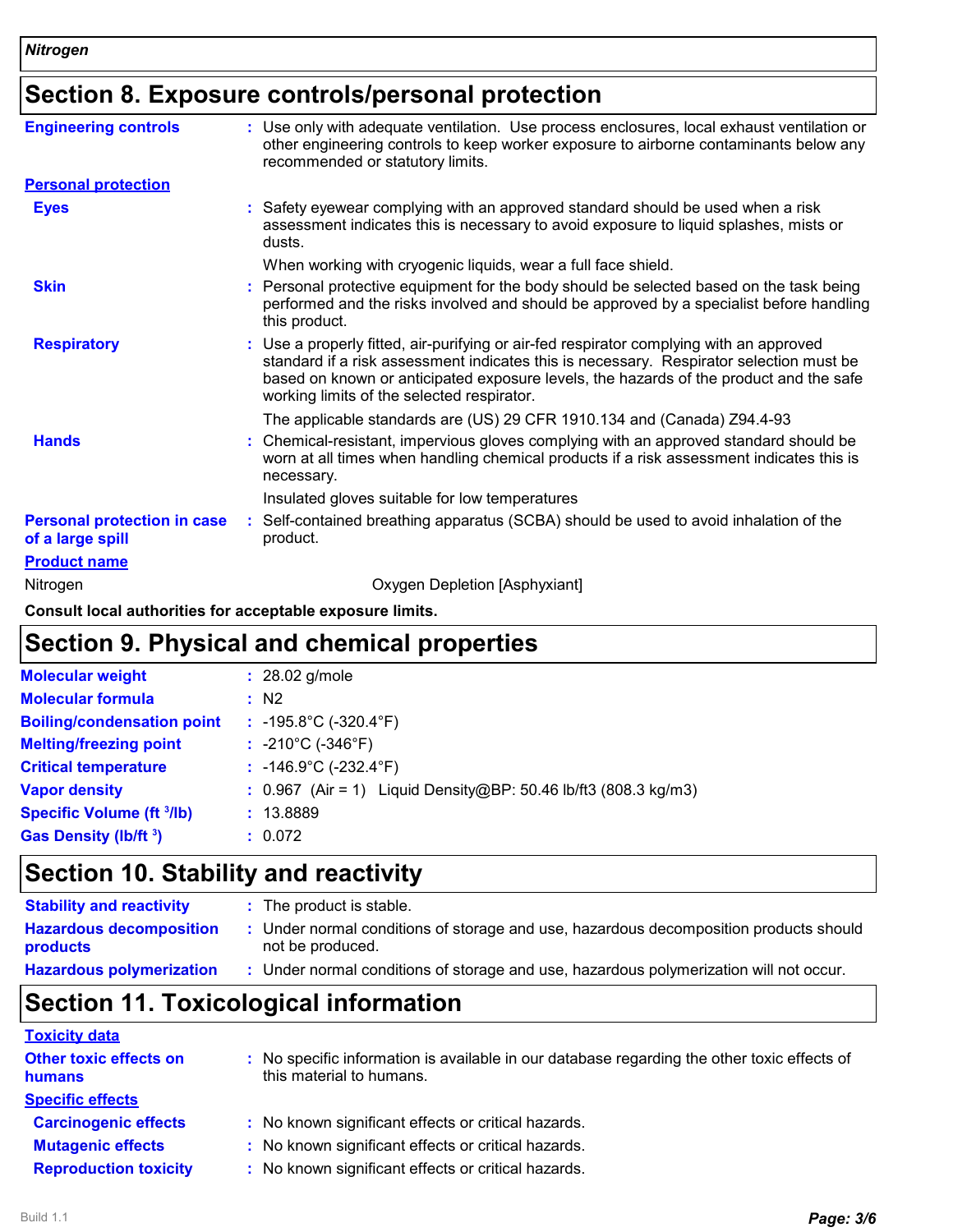## **Section 12. Ecological information**

#### **Aquatic ecotoxicity**

Not available.

**Environmental fate :** Not available.

**Environmental hazards :** No known significant effects or critical hazards.

**Toxicity to the environment :** Not available.

#### **Section 13. Disposal considerations**

**Product removed from the cylinder must be disposed of in accordance with appropriate Federal, State, local regulation.Return cylinders with residual product to Airgas, Inc.Do not dispose of locally.**

#### **Section 14. Transport information**

| <b>Regulatory</b>                      | <b>UN number</b>               | <b>Proper shipping</b>                                   | <b>Class</b> | <b>Packing group</b>  | <b>Label</b> | <b>Additional</b>                                                                     |
|----------------------------------------|--------------------------------|----------------------------------------------------------|--------------|-----------------------|--------------|---------------------------------------------------------------------------------------|
| <b>information</b>                     |                                | name                                                     |              |                       |              | information                                                                           |
| <b>DOT Classification</b>              | <b>UN1066</b>                  | NITROGEN,<br><b>COMPRESSED</b>                           | 2.2          | Not applicable (gas). |              | Limited<br>quantity<br>Yes.                                                           |
|                                        | <b>UN1977</b>                  | Nitrogen, refrigerated<br>liquid                         |              |                       |              | Packaging<br>instruction<br>Passenger<br>aircraft<br>Quantity<br>limitation:<br>75 kg |
|                                        |                                |                                                          |              |                       |              | Cargo aircraft<br>Quantity<br>limitation:<br>150 kg                                   |
| <b>TDG Classification</b>              | <b>UN1066</b><br><b>UN1977</b> | NITROGEN,<br><b>COMPRESSED</b><br>Nitrogen, refrigerated | 2.2          | Not applicable (gas). |              | <b>Explosive</b><br><b>Limit and</b><br>Limited<br>Quantity<br><b>Index</b>           |
|                                        |                                | liquid                                                   |              |                       |              | 0.125<br><b>Passenger</b><br>Carrying<br><b>Road or Rail</b><br><b>Index</b><br>75    |
| <b>Mexico</b><br><b>Classification</b> | <b>UN1066</b>                  | NITROGEN,<br><b>COMPRESSED</b>                           | 2.2          | Not applicable (gas). |              |                                                                                       |
|                                        | <b>UN1977</b>                  | Nitrogen, refrigerated<br>liquid                         |              |                       |              |                                                                                       |

**"Refer to CFR 49 (or authority having jurisdiction) to determine the information required for shipment of the product."**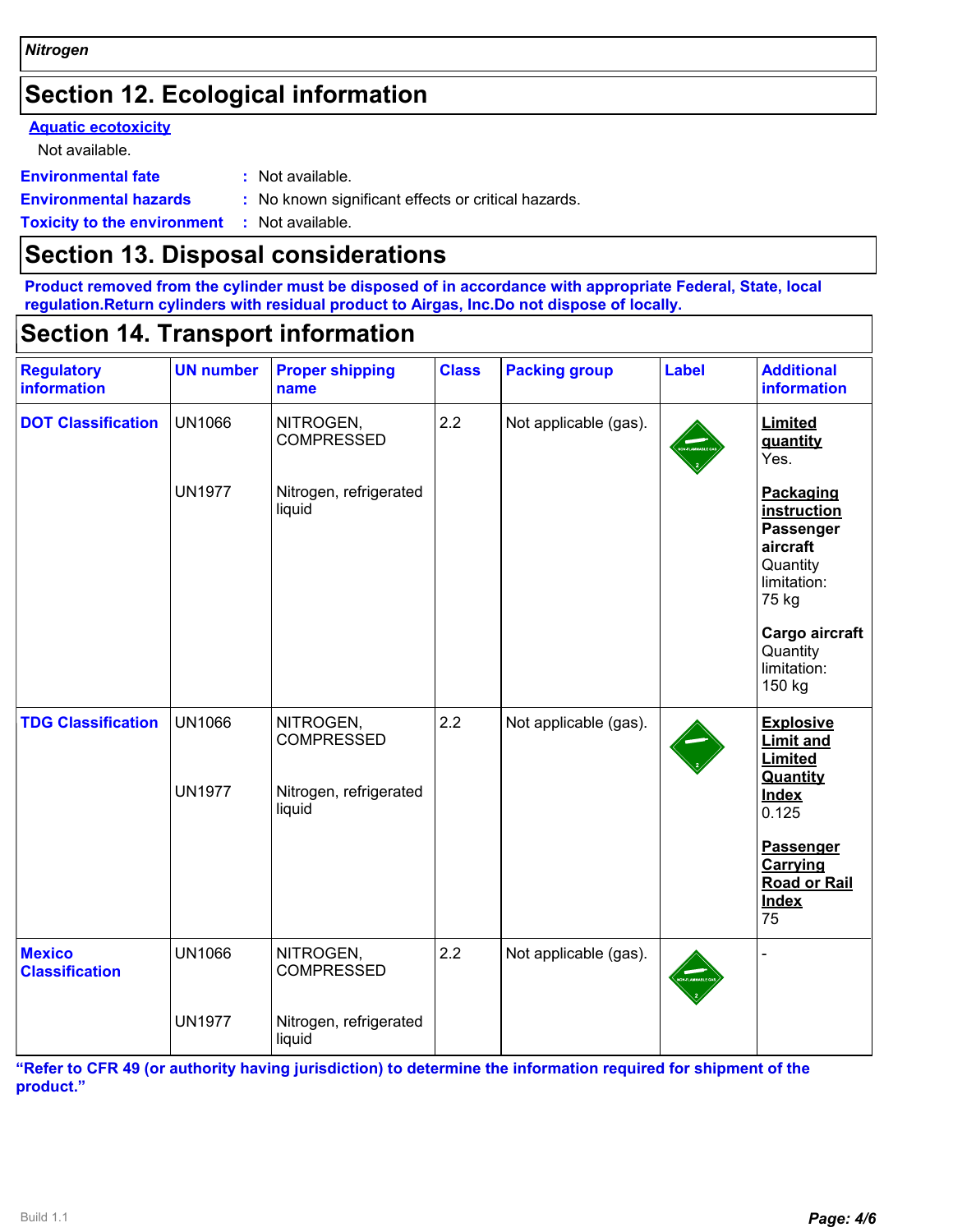## **Section 15. Regulatory information**

| <b>United States</b>            |                                                                                                                                                                                                                                                                                                                                                                                                                                                                                                                                                                                                                                                                                                                                                                                                                                                                                                                                                                                                                                                                                                                                                                                                |
|---------------------------------|------------------------------------------------------------------------------------------------------------------------------------------------------------------------------------------------------------------------------------------------------------------------------------------------------------------------------------------------------------------------------------------------------------------------------------------------------------------------------------------------------------------------------------------------------------------------------------------------------------------------------------------------------------------------------------------------------------------------------------------------------------------------------------------------------------------------------------------------------------------------------------------------------------------------------------------------------------------------------------------------------------------------------------------------------------------------------------------------------------------------------------------------------------------------------------------------|
| <b>U.S. Federal regulations</b> | : TSCA 8(a) IUR: Partial exemption<br>United States inventory (TSCA 8b): This material is listed or exempted.                                                                                                                                                                                                                                                                                                                                                                                                                                                                                                                                                                                                                                                                                                                                                                                                                                                                                                                                                                                                                                                                                  |
|                                 | SARA 302/304/311/312 extremely hazardous substances: No products were found.<br>SARA 302/304 emergency planning and notification: No products were found.<br>SARA 302/304/311/312 hazardous chemicals: Nitrogen<br>SARA 311/312 MSDS distribution - chemical inventory - hazard identification:<br>Nitrogen: Sudden release of pressure                                                                                                                                                                                                                                                                                                                                                                                                                                                                                                                                                                                                                                                                                                                                                                                                                                                        |
| <b>State regulations</b>        | : Connecticut Carcinogen Reporting: This material is not listed.<br>Connecticut Hazardous Material Survey: This material is not listed.<br>Florida substances: This material is not listed.<br>Illinois Chemical Safety Act: This material is not listed.<br>Illinois Toxic Substances Disclosure to Employee Act: This material is not listed.<br>Louisiana Reporting: This material is not listed.<br>Louisiana Spill: This material is not listed.<br>Massachusetts Spill: This material is not listed.<br><b>Massachusetts Substances: This material is listed.</b><br>Michigan Critical Material: This material is not listed.<br><b>Minnesota Hazardous Substances:</b> This material is not listed.<br>New Jersey Hazardous Substances: This material is listed.<br>New Jersey Spill: This material is not listed.<br>New Jersey Toxic Catastrophe Prevention Act: This material is not listed.<br>New York Acutely Hazardous Substances: This material is not listed.<br>New York Toxic Chemical Release Reporting: This material is not listed.<br>Pennsylvania RTK Hazardous Substances: This material is listed.<br>Rhode Island Hazardous Substances: This material is not listed. |
| <b>Canada</b>                   |                                                                                                                                                                                                                                                                                                                                                                                                                                                                                                                                                                                                                                                                                                                                                                                                                                                                                                                                                                                                                                                                                                                                                                                                |
| <b>WHMIS (Canada)</b>           | : Class A: Compressed gas.<br><b>CEPA Toxic substances:</b> This material is not listed.<br><b>Canadian ARET:</b> This material is not listed.<br><b>Canadian NPRI:</b> This material is not listed.<br>Alberta Designated Substances: This material is not listed.<br><b>Ontario Designated Substances: This material is not listed.</b><br>Quebec Designated Substances: This material is not listed.                                                                                                                                                                                                                                                                                                                                                                                                                                                                                                                                                                                                                                                                                                                                                                                        |

## **Section 16. Other information**

| <b>United States</b>      |                                                                                                                                                                                                                                                                                |
|---------------------------|--------------------------------------------------------------------------------------------------------------------------------------------------------------------------------------------------------------------------------------------------------------------------------|
| <b>Label requirements</b> | : GAS:<br><b>CONTENTS UNDER PRESURE.</b><br>Do not puncture or incinerate container.<br>Can cause rapid suffocation.<br>May cause severe frostbite.<br>LIQUID:<br>Extremely cold liquid and gas under pressure.<br>Can cause rapid suffocation.<br>May cause severe frostbite. |
| Canada                    |                                                                                                                                                                                                                                                                                |
| <b>Label requirements</b> | : Class A: Compressed gas.                                                                                                                                                                                                                                                     |